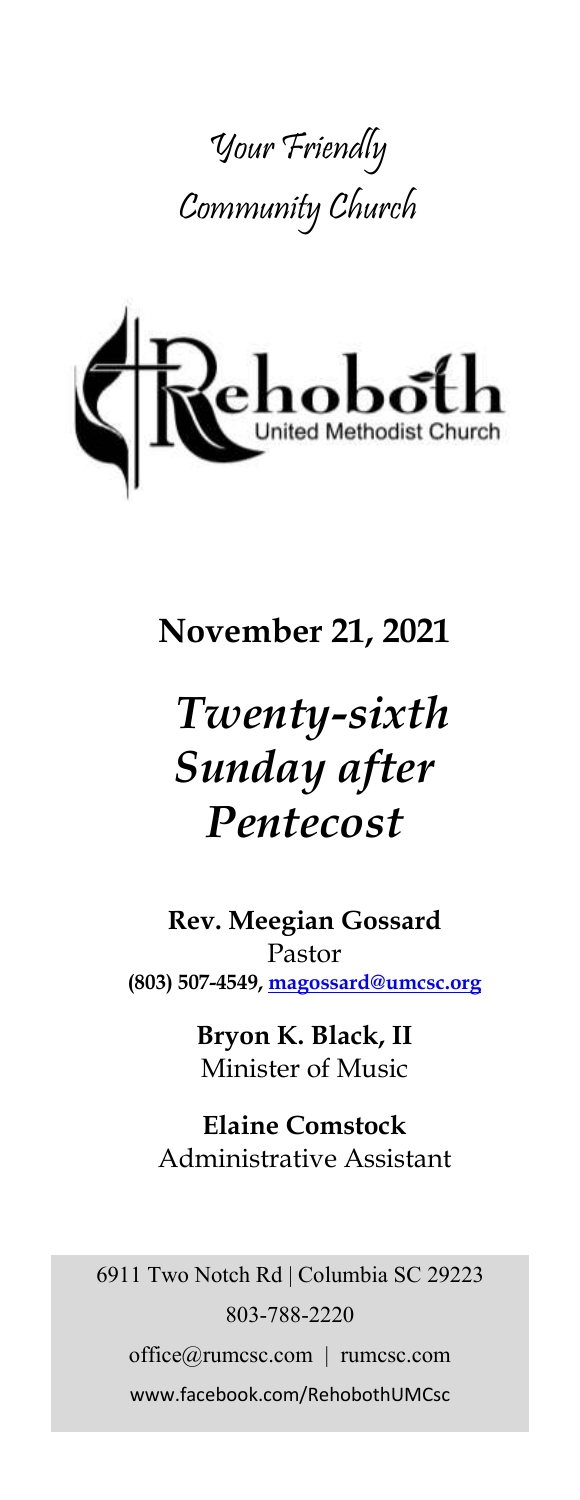### **ORDER OF WORSHIP**

**PRELUDE** *"Lord, I Need You"*

**WELCOME & ANNOUNCEMENTS** Dave Petty

**STEWARDSHIP MOMENT** Pastor Meegian

**\*CALL TO WORSHIP:**

Leader: Come, let us celebrate the goodness of God. **People: God has blessed us with God's great love.** Leader: Let us come to this time, letting go of our worries.

**People: Let us come to this time praising God.** Leader: Come, now is the time to worship. **People: We come rejoicing, for God is so good to us. Amen.**

#### **\*HYMN #694**

*"Come, Ye Thankful People, Come"*

#### **\*PRAYER OF THE DAY:**

**Lord of Lords, illumine our hearts this day, that we may feel your glory and live into the hope to which you have called us. Amen.**

**CHILDREN'S MOMENT** Diane Horn

**PASTORAL PRAYER**

#### **THE LORD'S PRAYER:**

**Our Father, Who art in Heaven, hallowed be Thy name, Thy kingdom come, Thy will be done, on Earth as it is in Heaven. Give us this day our daily bread and forgive us our trespasses as we forgive those who trespass against us. And lead us not into temptation but deliver us from evil, for Thine is the kingdom, and the power and the glory forever. Amen.** 

**OFFERING** (Ushers will come to you.)

| <b>OFFERTORY ANTHEM</b>       | <b>RUMC Choir</b> |
|-------------------------------|-------------------|
| "Rejoice!"                    |                   |
| (arranged by Rosemary Hadler) |                   |
|                               |                   |

# **SCRIPTURE:** Ephesians 1:15-23 Dave Petty

#### **SERMON:** "The Last Word"

**\*AFFIRMATION OF FAITH #881** "The Apostles' Creed"

**\*DOXOLOGY #95**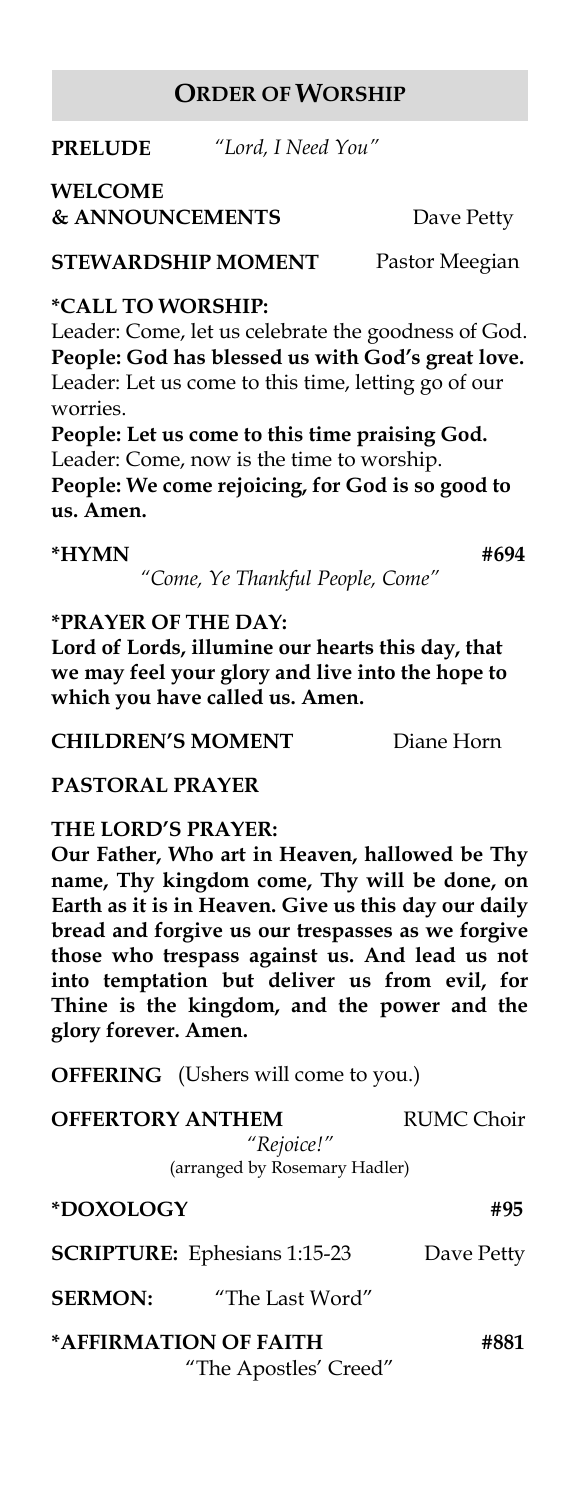#### **\*HYMN OF INVITATION #154**

*"All Hail the Power of Jesus' Name"*

#### **INVITATION TO CHRISTIAN DISCIPLESHIP**

The altar is open for prayer. If you would like the pastor to pray with you, please so indicate. The doors of our church are open if anyone wants to join by profession of faith or by transfer.

#### **\*BENEDICTION**

#### **AMEN RESPONSE #898**

**POSTLUDE** *"All Hail the Power of Jesus' Name" \*Please stand as you are able.*

#### **WELCOME GUESTS**

We welcome you this morning at Rehoboth UMC. If you are visiting, please complete a visitor's card located in your pew.

**- - - - - - - - - - - - - - - - - - - - - - - - - - - - - - - -**

You are invited to attend the annual Community Thanksgiving Service which will be held on Sunday, November 21, at 4 pm at Beth Shalom Synagogue on Trenholm Road.

The church office will be closed on Thursday and Friday, November 25 and 26, in observance of Thanksgiving.

Please join us on Saturday, November 27, at 10 am as we decorate the Christmas tree and the sanctuary to begin our Advent Season.

#### **HEARING INFO**

If you would like to use a hearing assistance device, please see an usher for assistance.